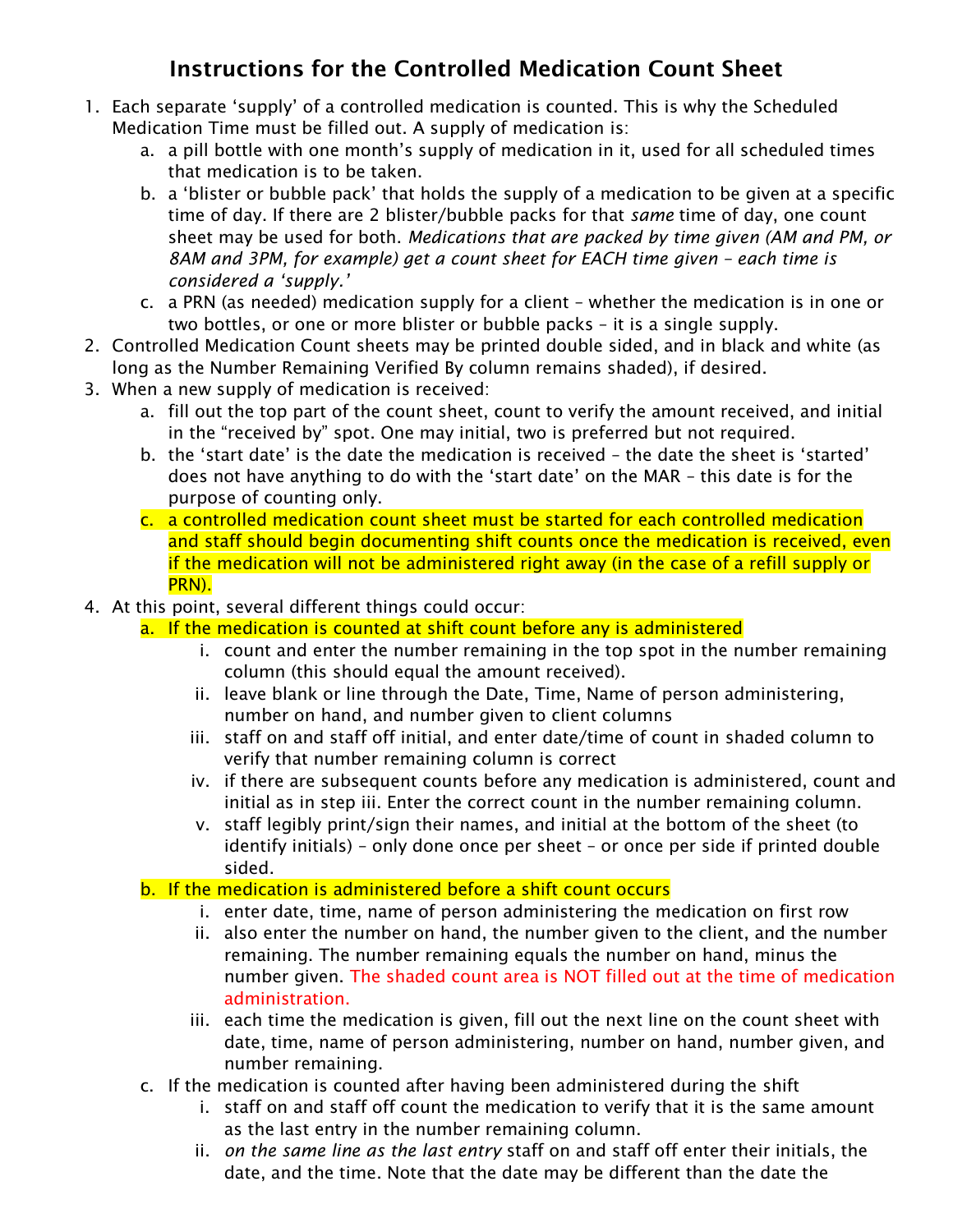medication was given – if the count is at morning shift change and the medication was given before midnight.

5. To summarize – do not enter in last three columns when giving medications. When counting medications at shift change, the last three columns are completed, to verify the entry in the "number remaining' column. The "number remaining" number may need to be copied from the row above if the medication was not given between counts.

## EXAMPLE – PRN MEDICATION – might be in a bottle, or a blister or bubble pack, or packs

|                                                                                                         | State of Florida | agency for persons with disabilities                                                              | All controlled medications must be counted each shift, or as described in |      | <b>CONTROLLED MEDICATION COUNT</b>                           | Rule 65G-7.007, F.A.C.                          |                                                                                                                                     |                                                                                                      |                                               |                                                                                                                                                                                  |  |
|---------------------------------------------------------------------------------------------------------|------------------|---------------------------------------------------------------------------------------------------|---------------------------------------------------------------------------|------|--------------------------------------------------------------|-------------------------------------------------|-------------------------------------------------------------------------------------------------------------------------------------|------------------------------------------------------------------------------------------------------|-----------------------------------------------|----------------------------------------------------------------------------------------------------------------------------------------------------------------------------------|--|
| <b>Medication: AnyPRNmed</b><br><b>Individual's Name:</b><br><b>My Client</b><br><b>Enter Scheduled</b> |                  |                                                                                                   | Dosage:<br><b>Start Date:</b>                                             | 20mg | Route:<br><b>Verify Number</b><br>8/12/2019 Received:        | by mouth<br>120                                 |                                                                                                                                     | <b>Medication received</b><br>8/12, not given until<br>$14th$ - counted 4 times<br>before first dose |                                               |                                                                                                                                                                                  |  |
| Rx#: 9834<br><b>DATE</b>                                                                                | <b>TIME</b>      | <b>Medication Time:</b><br><b>FULL NAME OF PERSON</b><br><b>ADMINISTERING</b>                     | <b>NUMBER</b><br><b>ON HAND</b>                                           |      | or PRN:<br><b>NUMBER</b><br><b>GIVEN TO</b><br><b>CLIENT</b> | <b>PRN</b><br><b>NUMBER</b><br><b>REMAINING</b> | Received by (initials) Ik / sb<br><b>NUMBER REMAINING VERIFIED BY:</b><br>(INITIAL at end of shift)<br>STAFF ON STAFF OFF DATE/TIME |                                                                                                      |                                               | administered.<br>'Number received'<br>copied to 'number<br>remaining' column for                                                                                                 |  |
|                                                                                                         |                  |                                                                                                   |                                                                           |      |                                                              | 120                                             | bf                                                                                                                                  | lk.                                                                                                  | 8/12/19 / 7PM                                 | first count.                                                                                                                                                                     |  |
|                                                                                                         |                  |                                                                                                   |                                                                           |      |                                                              | 400                                             | <b>Ik</b>                                                                                                                           | bf                                                                                                   | 8/13/19 / 7AM                                 |                                                                                                                                                                                  |  |
|                                                                                                         |                  |                                                                                                   |                                                                           |      |                                                              | 120                                             | Ïİ                                                                                                                                  | lk.                                                                                                  | 8/13/19 / 7PM                                 | Note that nothing is                                                                                                                                                             |  |
|                                                                                                         |                  |                                                                                                   |                                                                           |      |                                                              | 120                                             | <b>SC</b>                                                                                                                           | jj                                                                                                   | 8/14/19 7AM                                   | in count boxes when                                                                                                                                                              |  |
| 8/14/2019                                                                                               |                  | 10:30 AM Sarah Cash                                                                               |                                                                           | 120  | 2                                                            | 118                                             |                                                                                                                                     |                                                                                                      |                                               | medication is given                                                                                                                                                              |  |
| 8/14/2019                                                                                               |                  | 2:30 PM Sarah Cash                                                                                |                                                                           | 118  | 2                                                            | 116                                             |                                                                                                                                     |                                                                                                      |                                               | between shift count                                                                                                                                                              |  |
| 8/14/2019                                                                                               |                  | 6:30 PM Sarah Cash                                                                                |                                                                           | 116  | $\overline{2}$                                               | 114                                             | jj.                                                                                                                                 | SC.                                                                                                  | 8/14/19 / 7PM                                 | times.                                                                                                                                                                           |  |
| 8/15/2019                                                                                               |                  | 1:00 AM Jason Jones                                                                               |                                                                           | 114  | 2                                                            | 112                                             | <b>SC</b>                                                                                                                           | jj                                                                                                   | 8/15/19 / 7AM                                 |                                                                                                                                                                                  |  |
|                                                                                                         |                  |                                                                                                   |                                                                           |      |                                                              | 112                                             | Ïİ                                                                                                                                  | <b>SC</b>                                                                                            | 8/15/19 / 7PM                                 | Nothing is entered in                                                                                                                                                            |  |
|                                                                                                         |                  |                                                                                                   |                                                                           |      |                                                              | 112                                             | bf                                                                                                                                  | Ï                                                                                                    | 8/16/19 / 7AM                                 | these sections when                                                                                                                                                              |  |
|                                                                                                         |                  |                                                                                                   |                                                                           |      |                                                              | 112                                             | <b>Ik</b>                                                                                                                           | bf                                                                                                   | 8/16/19 / 7PM                                 | medication is not                                                                                                                                                                |  |
|                                                                                                         |                  |                                                                                                   |                                                                           |      |                                                              | 112                                             | bf                                                                                                                                  | lk.                                                                                                  | 8/17/19 / 7AM                                 | given between shift                                                                                                                                                              |  |
| 8/17/2019                                                                                               |                  | 9:00 AM Breanna Fair                                                                              |                                                                           | 112  | 2                                                            | 110                                             | lk.                                                                                                                                 | bf                                                                                                   | 8/17/19 / 7PM                                 | count times. The                                                                                                                                                                 |  |
| 8/14/2019                                                                                               |                  | OR If you prefer to use lines in unused sections - It would look like this<br>10:30 AM Sarah Cash |                                                                           | 120  | 2                                                            | 120<br>120<br>120<br>118                        | lk.<br>ii.<br><b>SC</b>                                                                                                             | bf<br>lk.<br>ii.                                                                                     | 8/13/19 / 7AM<br>8/13/19 / 7PM<br>8/14/19 7AM | number remaining is<br>copied from the row<br>above. Shift count is<br>documented in the<br>last three shaded<br>columns to verify that<br>the amount in the<br>number remaining |  |
| 8/14/2019                                                                                               |                  | 2:30 PM Sarah Cash                                                                                |                                                                           | 118  | 2                                                            | 116                                             |                                                                                                                                     |                                                                                                      |                                               | column is correct.                                                                                                                                                               |  |
| 8/14/2019                                                                                               |                  | 6:30 PM Sarah Cash                                                                                |                                                                           | 116  | $\overline{2}$                                               | 114                                             |                                                                                                                                     | SC.                                                                                                  | 8/14/19 / 7PM                                 |                                                                                                                                                                                  |  |

#### Don't forget to enter your name, signature, and initials at the bottom!

| Please print name, sign, and initial below to identify initials used above. |                 |                         |                 |  |  |  |  |  |  |  |  |
|-----------------------------------------------------------------------------|-----------------|-------------------------|-----------------|--|--|--|--|--|--|--|--|
| Name (print) / Signature                                                    | <b>Initials</b> |                         | <b>Initials</b> |  |  |  |  |  |  |  |  |
| Breanna Fair / Breanna Fair                                                 | bf              | Sarah Cash / Sarah Cash | <b>SC</b>       |  |  |  |  |  |  |  |  |
| Lucy King / Lucy King                                                       | lk              |                         |                 |  |  |  |  |  |  |  |  |
| Jason Jones / Jason Jones                                                   |                 |                         |                 |  |  |  |  |  |  |  |  |
|                                                                             |                 |                         |                 |  |  |  |  |  |  |  |  |
|                                                                             |                 |                         |                 |  |  |  |  |  |  |  |  |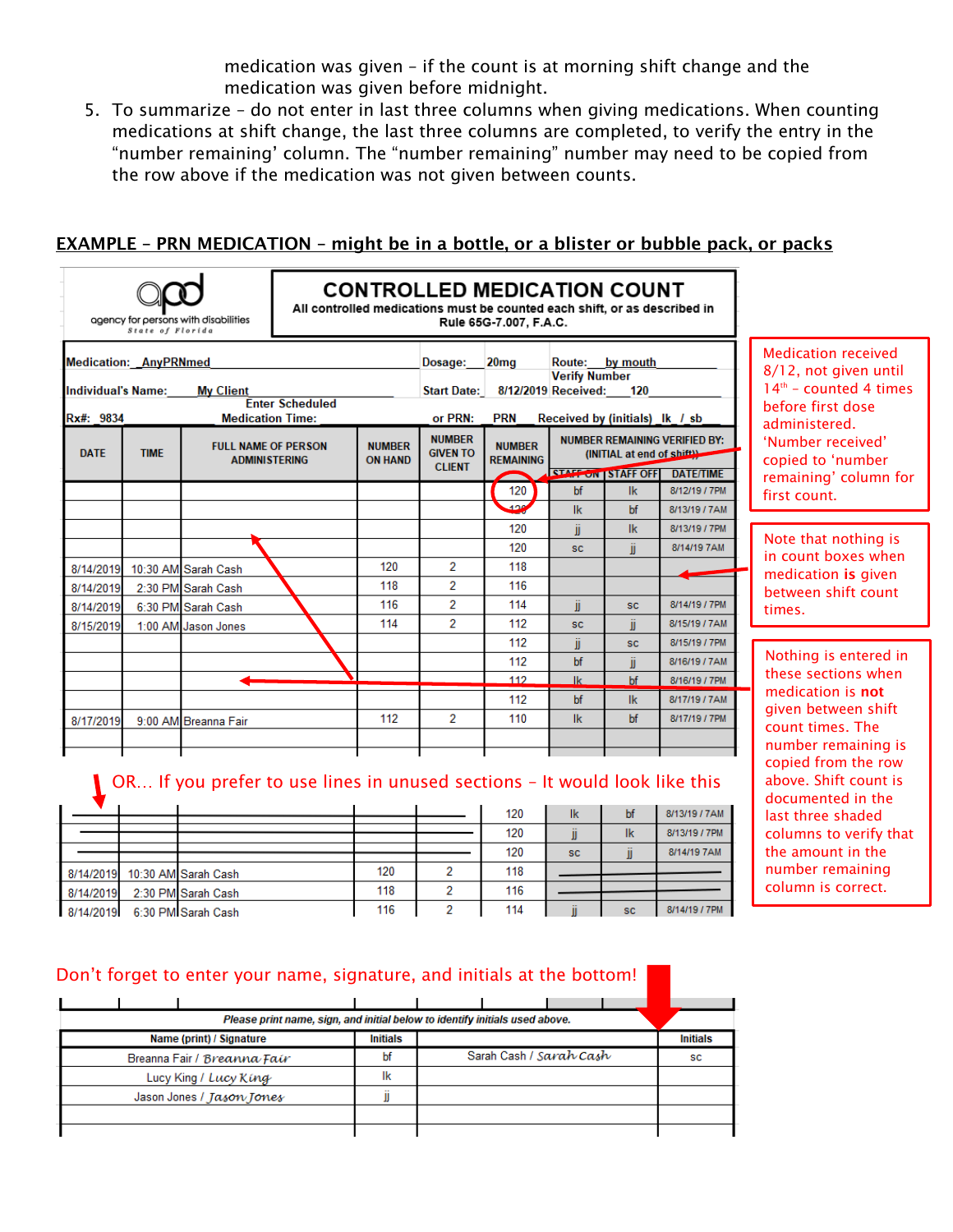#### EXAMPLE – SCHEDULED MEDICATION – any supply specific to one time of administration – could be in a bottle or blister or bubble pack

In this example, the medication is given on only one shift, as would be the case if blister/bubble packs were used – a medication might be given once a day, or twice – but the pack for each scheduled time would have its own count sheet.

This would also be the example to use if a medication given once daily was supplied in a bottle.

HERE – the medication is given at 6PM. Medication is counted at 7PM, with shift change (twice daily, in this example).

|                                                                                            | State of Florida | agency for persons with disabilities               | <b>CONTROLLED MEDICATION COUNT</b><br>All controlled medications must be counted each shift, or as described in<br>Rule 65G-7.007, F.A.C. |                                 |                                                   |                                   |                                                       |                                                         |                                                          |  |
|--------------------------------------------------------------------------------------------|------------------|----------------------------------------------------|-------------------------------------------------------------------------------------------------------------------------------------------|---------------------------------|---------------------------------------------------|-----------------------------------|-------------------------------------------------------|---------------------------------------------------------|----------------------------------------------------------|--|
| <b>Medication: AnyRegmed</b><br><b>My Client</b><br><b>Individual's Name:</b><br>Rx#: 9834 |                  |                                                    | <b>Enter Scheduled</b><br><b>Medication Time:</b>                                                                                         | 6 PM                            | Dosage:<br><b>Start Date:</b><br>or PRN:          | 20 <sub>mg</sub>                  | Route:<br><b>Verify Number</b><br>8/12/2019 Received: | by mouth<br>30<br>Received by (initials) Ik / sb        |                                                          |  |
| <b>DATE</b>                                                                                | <b>TIME</b>      | <b>FULL NAME OF PERSON</b><br><b>ADMINISTERING</b> |                                                                                                                                           | <b>NUMBER</b><br><b>ON HAND</b> | <b>NUMBER</b><br><b>GIVEN TO</b><br><b>CLIENT</b> | <b>NUMBER</b><br><b>REMAINING</b> |                                                       | (INITIAL at end of shift))<br><b>STAFF ON STAFF OFF</b> | <b>NUMBER REMAINING VERIFIED BY:</b><br><b>DATE/TANE</b> |  |
| 8/12/2019                                                                                  | 6PM              | Lucy King                                          |                                                                                                                                           | 30                              | 1                                                 | 29                                | bf                                                    | lk.                                                     | 8/12/19 7PM                                              |  |
|                                                                                            |                  |                                                    |                                                                                                                                           |                                 |                                                   | 29                                | lk.                                                   | bf                                                      | 8/13/19 7AM                                              |  |
| 8/13/2019                                                                                  | 6PM              | Lucy King                                          |                                                                                                                                           | 29                              | 1                                                 | 28                                | ii                                                    | lk.                                                     | 8/13/19 / 7PA                                            |  |
|                                                                                            |                  |                                                    |                                                                                                                                           |                                 |                                                   | 28                                | <b>SC</b>                                             | ii                                                      | 8/14/15 ZAM                                              |  |
| 8/14/2019                                                                                  | 6PM              | Sarah Cash                                         |                                                                                                                                           | 28                              | 1                                                 | 27                                | jj                                                    | <b>SC</b>                                               | 8/14/19 / 7                                              |  |
|                                                                                            |                  |                                                    |                                                                                                                                           |                                 |                                                   | 27                                | <b>SC</b>                                             | ÏÎ                                                      | 8/15/19 / 7                                              |  |
| 8/15/2019                                                                                  | 6PM              | Sarah Cash                                         |                                                                                                                                           | 27                              | 1                                                 | 26                                | ĴĴ                                                    | <b>SC</b>                                               | 8/15/19 / 7 <sup>P</sup> M                               |  |

HERE – the medication is not given during the shift, but is counted at 7AM, with shift change.

Nothing is entered in these rows, because the medication was not given, but the medication is counted at shift change - the number remaining is copied from the row above, the medication is counted, and the shaded columns filled out with initials/date/time to verify that it is correct.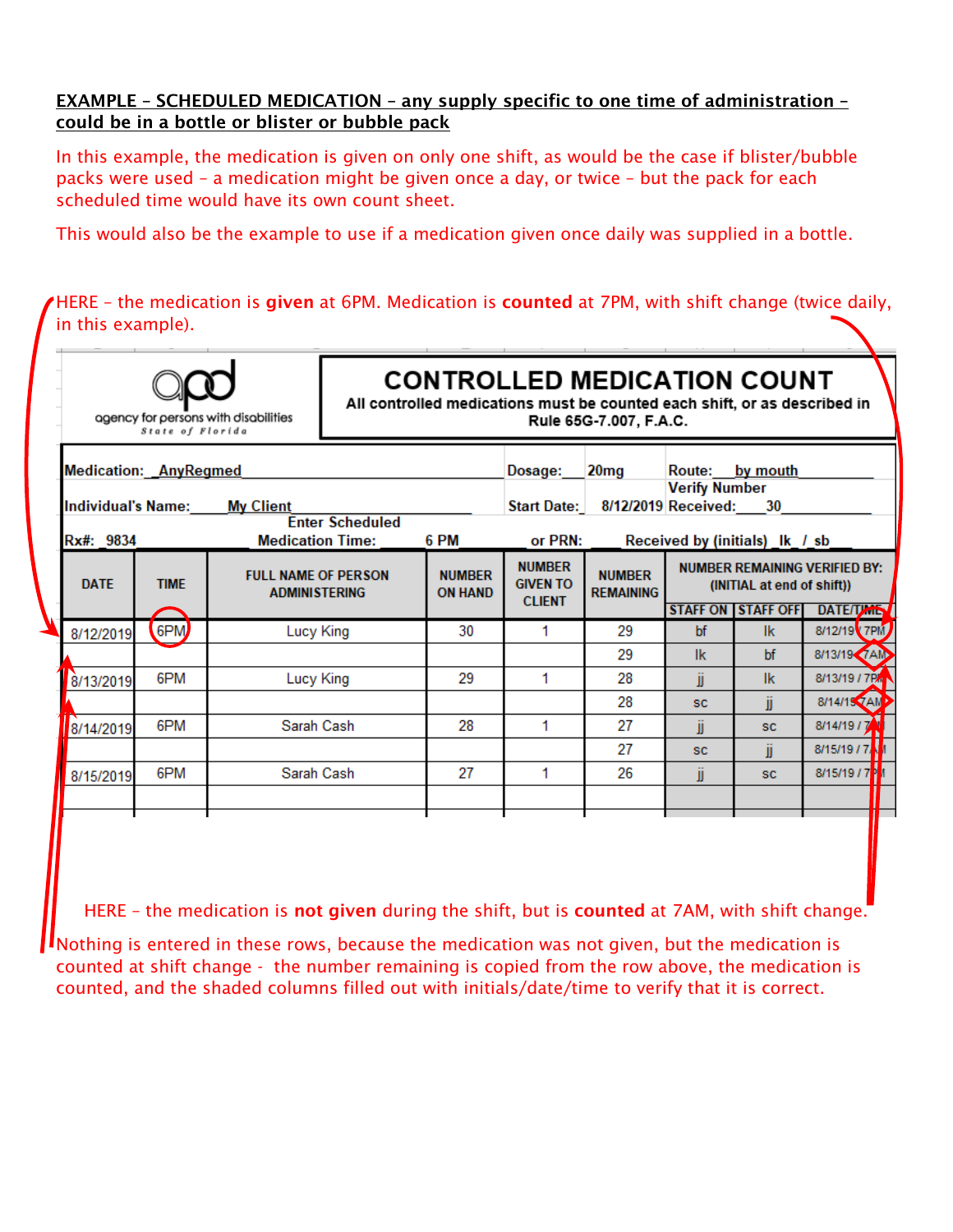#### Example – SCHEDULED MEDICATION – Ordered for 3 times per day, supplied in a bottle.

Given at 8AM, 3PM, and 10PM, at a facility that works in 12-hour shifts. Note that the date on the count is not the same as the date the medication was administered for the 10PM time. This is fine – it just shows that the next count was due the next morning.

| υ                            |                  | υ                                                  |                        |                                 |                                                   | v                                                                                                                                         | п                                                                  |                                | υ                |
|------------------------------|------------------|----------------------------------------------------|------------------------|---------------------------------|---------------------------------------------------|-------------------------------------------------------------------------------------------------------------------------------------------|--------------------------------------------------------------------|--------------------------------|------------------|
|                              | State of Florida | agency for persons with disabilities               |                        |                                 |                                                   | <b>CONTROLLED MEDICATION COUNT</b><br>All controlled medications must be counted each shift, or as described in<br>Rule 65G-7.007, F.A.C. |                                                                    |                                |                  |
| <b>Medication: AnyRegmed</b> |                  |                                                    |                        |                                 | Dosage:                                           | 20 <sub>mg</sub>                                                                                                                          | <b>Route:</b><br><b>Verify Number</b>                              | by mouth                       |                  |
| <b>Individual's Name:</b>    |                  | <b>My Client</b>                                   |                        |                                 | <b>Start Date:</b>                                |                                                                                                                                           | 8/12/2019 Received:                                                | 60                             |                  |
| Rx#: 9834                    |                  | <b>Medication Time:</b>                            | <b>Enter Scheduled</b> | 8am, 3pm, 10pm                  |                                                   | or PRN:                                                                                                                                   |                                                                    | Received by (initials) Ik / sb |                  |
| <b>DATE</b>                  | <b>TIME</b>      | <b>FULL NAME OF PERSON</b><br><b>ADMINISTERING</b> |                        | <b>NUMBER</b><br><b>ON HAND</b> | <b>NUMBER</b><br><b>GIVEN TO</b><br><b>CLIENT</b> | <b>NUMBER</b><br><b>REMAINING</b>                                                                                                         | <b>NUMBER REMAINING VERIFIED BY:</b><br>(INITIAL at end of shift)) |                                |                  |
|                              |                  |                                                    |                        |                                 |                                                   |                                                                                                                                           |                                                                    | <b>STAFF ON STAFF OFF</b>      | <b>DATE/TIME</b> |
| 8/12/2019                    | 3PM              | <b>Breanna Fair</b>                                |                        | 60                              | 1                                                 | 59                                                                                                                                        | -lk                                                                | bf                             | 8/12/19-7PM      |
| 8/12/2019                    | 10PM             | Lucy King                                          |                        | 59                              | 1                                                 | 58                                                                                                                                        | bf                                                                 | lk                             | 8/13/19 - 7AM    |
| 8/13/2019                    | 8AM              | <b>Breanna Fair</b>                                |                        | 58                              | 1                                                 | 57                                                                                                                                        |                                                                    |                                |                  |
| 8/13/2019                    | 3PM              | <b>Breanna Fair</b>                                |                        | 57                              | 1                                                 | 56                                                                                                                                        | <b>Ik</b>                                                          | bf                             | 8/13/19 - 7PM    |
| 8/13/2019                    | 10PM             | Lucy King                                          |                        | 56                              | 1                                                 | 55                                                                                                                                        | bf                                                                 | <b>Ik</b>                      | 8/14/19-7AM      |
| 8/14/2019                    | 8AM              | <b>Breanna Fair</b>                                |                        | 55                              | 1                                                 | 54                                                                                                                                        |                                                                    |                                |                  |
| 8/14/2019                    | 3PM              | Breanna Fair                                       |                        | 54                              | 1                                                 | 53                                                                                                                                        | <b>Ik</b>                                                          | bf                             | 8/14/19-7PM      |
| 8/14/2019                    | 10PM             | Lucy King                                          |                        | 53                              | 1                                                 | 52                                                                                                                                        | bf                                                                 | <b>Ik</b>                      | 8/15/19-7AM      |
|                              |                  |                                                    |                        |                                 |                                                   |                                                                                                                                           |                                                                    |                                |                  |
|                              |                  |                                                    |                        |                                 |                                                   |                                                                                                                                           |                                                                    |                                |                  |